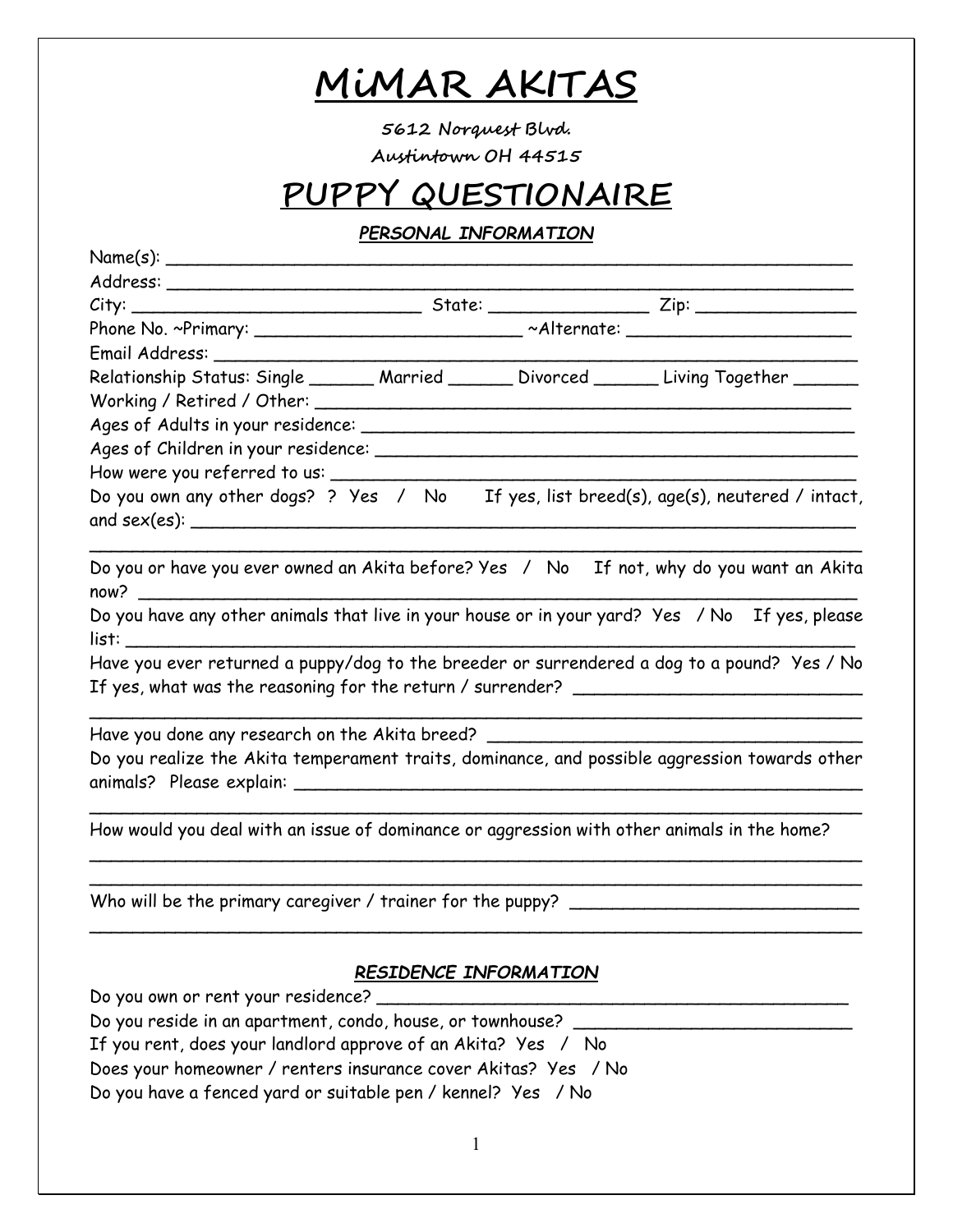If yes, how tall is the fence or what are the dimensions of the pen / kennel?  $\overline{\phantom{a}}$  , and the contract of the contract of the contract of the contract of the contract of the contract of the contract of the contract of the contract of the contract of the contract of the contract of the contrac

If not, are you willing to put up a fence or put up a suitable pen / kennel for your dog? Yes / No If not, how will you contain your dog on your property?

**\*\* Please include photos of your yard, house, and area that the puppy will be kept.** 

#### *PUPPY INFORMATION*

 $\overline{\phantom{a}}$  , and the contract of the contract of the contract of the contract of the contract of the contract of the contract of the contract of the contract of the contract of the contract of the contract of the contrac

Do you want a male or female puppy?

Would you accept either sex? Yes / No

Do you want a show quality or companion puppy?

Would you be interested in a long coat? Yes / No

All companions are sold as spay / neuter at the age of 9 months. Are you willing to agree to spay / neuter your puppy? Yes / No

We require all of our puppies to attend Puppy Kindergarten and Obedience classes for socialization. Do you agree to enroll your puppy in a Puppy Kindergarten and Obedience classes? Yes / No

Do you understand the difference between a Limited Registration and a Full Registration? Yes / No

### *YOU AND YOUR PUPPY*

| $crate_$ %                                                                                 |  |  |  |
|--------------------------------------------------------------------------------------------|--|--|--|
| Where will your dog be kept when you are away for 4-8 hours? ____________________          |  |  |  |
| Where will your dog be kept when you are on vacation? ___________________________          |  |  |  |
| Will you be crate training your puppy? Yes / No If not, where will your puppy's primary    |  |  |  |
| PURCHASING A SHOW PUPPY (complete if you are purchasing a show puppy)                      |  |  |  |
| Have you exhibited at AKC, UKC, CKC dog shows or matches? Yes / No                         |  |  |  |
| In the breed ring? Yes / No                                                                |  |  |  |
| In the obedience ring? Yes / No                                                            |  |  |  |
| In the rally ring? Yes / No                                                                |  |  |  |
| In the agility ring? Yes / No                                                              |  |  |  |
| How many dog shows do you attend each year (AKC, UKC, CKC, etc)? ______________________    |  |  |  |
| Have you obtained Titles for any dog you have previously owned? Yes / No If yes, what      |  |  |  |
| Have you obtained a Championship or Grand Championship on a dog you have previously owned? |  |  |  |
| Yes / No                                                                                   |  |  |  |
| Do you plan to show this dog? Yes / No If yes, who will handle the dog?                    |  |  |  |
| Do you plan to breed this dog or use it for stud? Yes / No                                 |  |  |  |
| 2                                                                                          |  |  |  |